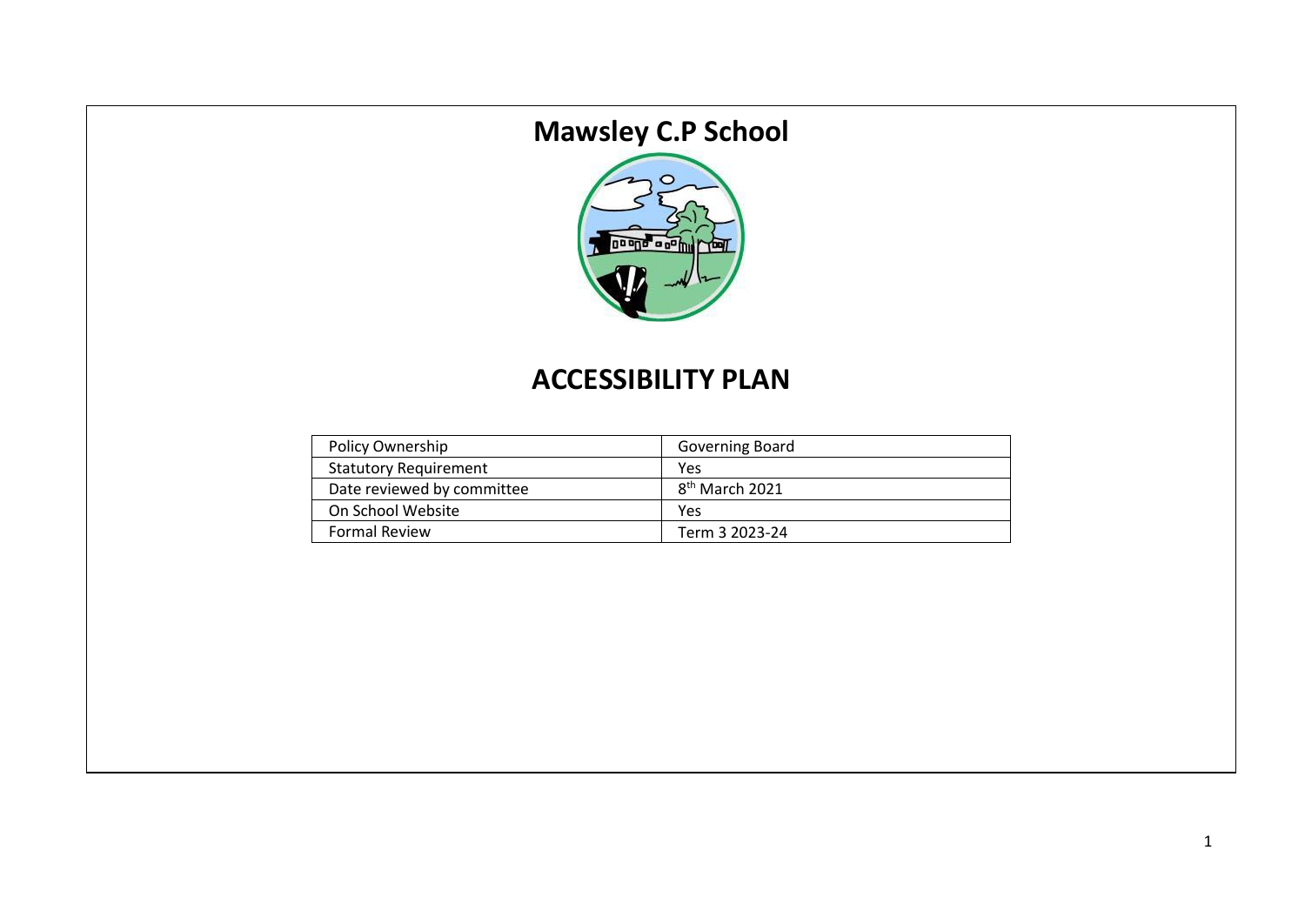



#### **Mawsley Community Primary School Accessibility Plan**

#### **SUMMARY**

This Accessibility Plan covers the period January 2021 – July 2024 and has been drawn up in Consultation with staff and governors of the school. As feedback on the Plan is received from pupils (via the pupil parliament), parents (response to surveys) or other interested parties (via website) it will be updated as appropriate as part of the review process.

This Plan incorporates three Actions Plans (one for each of the key aspects of accessibility) which are based on audits of current provisions.

It must be noted that there are financial and operational implications of many of the actions within the attached Action Plans and it may not be possible to achieve all of the proposed actions within any particular year or within the term of this Plan.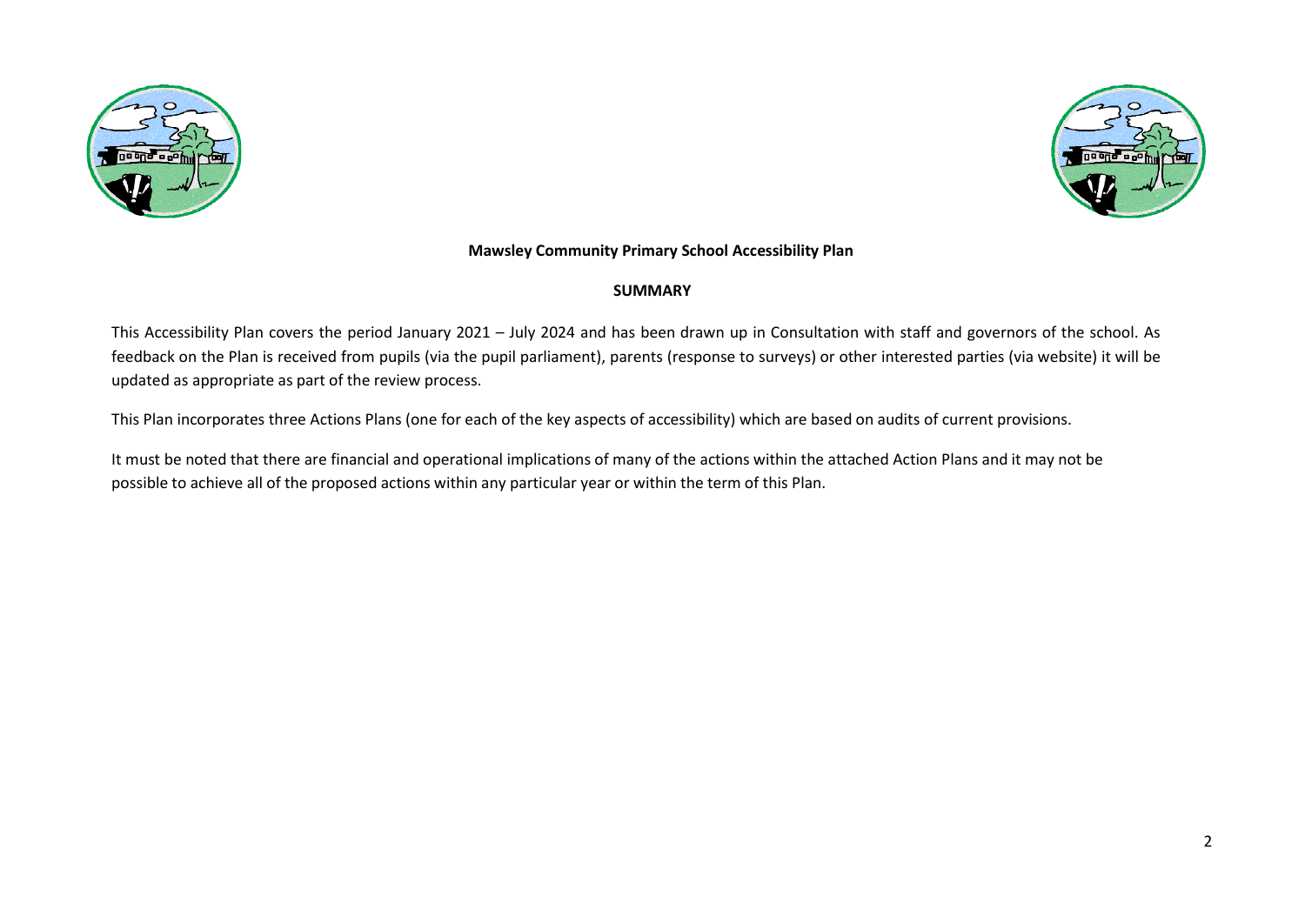#### **Introduction**

The Equality Act 2010 requires Mawsley CP School to produce and implement an accessibility plan. An accessibility plan is a plan for, over a prescribed period:

- (i) **increasing the extent to which disabled pupils can participate in the school curriculum.** This covers teaching and learning and the wider curriculum of the school such as participation in after-school clubs, leisure and cultural activities or school visits.
- (ii) **improving the physical environment of the school for the purpose of increasing the extent to which disabled pupils are able to take advantage of education and benefits, facilities or services provided or offered by the school**. This covers improvements to the physical environment of the school and physical aids to access education.
- (iii) **improving the delivery to disabled pupils of information which is readily accessible to pupils who are not disabled.**This will include planning to make written information that is normally provided by the school to its pupils available to disabled pupils. Examples might include handouts, timetables, textbooks and information about school events. The information should take account of pupils' disabilities and pupils' and parents' preferred formats and be made available within a reasonable time frame.

Our school aims to treat all of its pupils fairly and with respect. This involves providing access and opportunities for all pupils without discrimination of any kind.

A person is disabled if they have a physical or mental impairment that has a substantial and long-term adverse effect on their ability to carry out normal dayto-day activities.

In preparing an accessibility plan, the School must have regard to the need to allocate adequate resources for implementing the plan. Our Plan is

referred to in our SEND policy and our Equality policy and should be read in conjunction with those policies.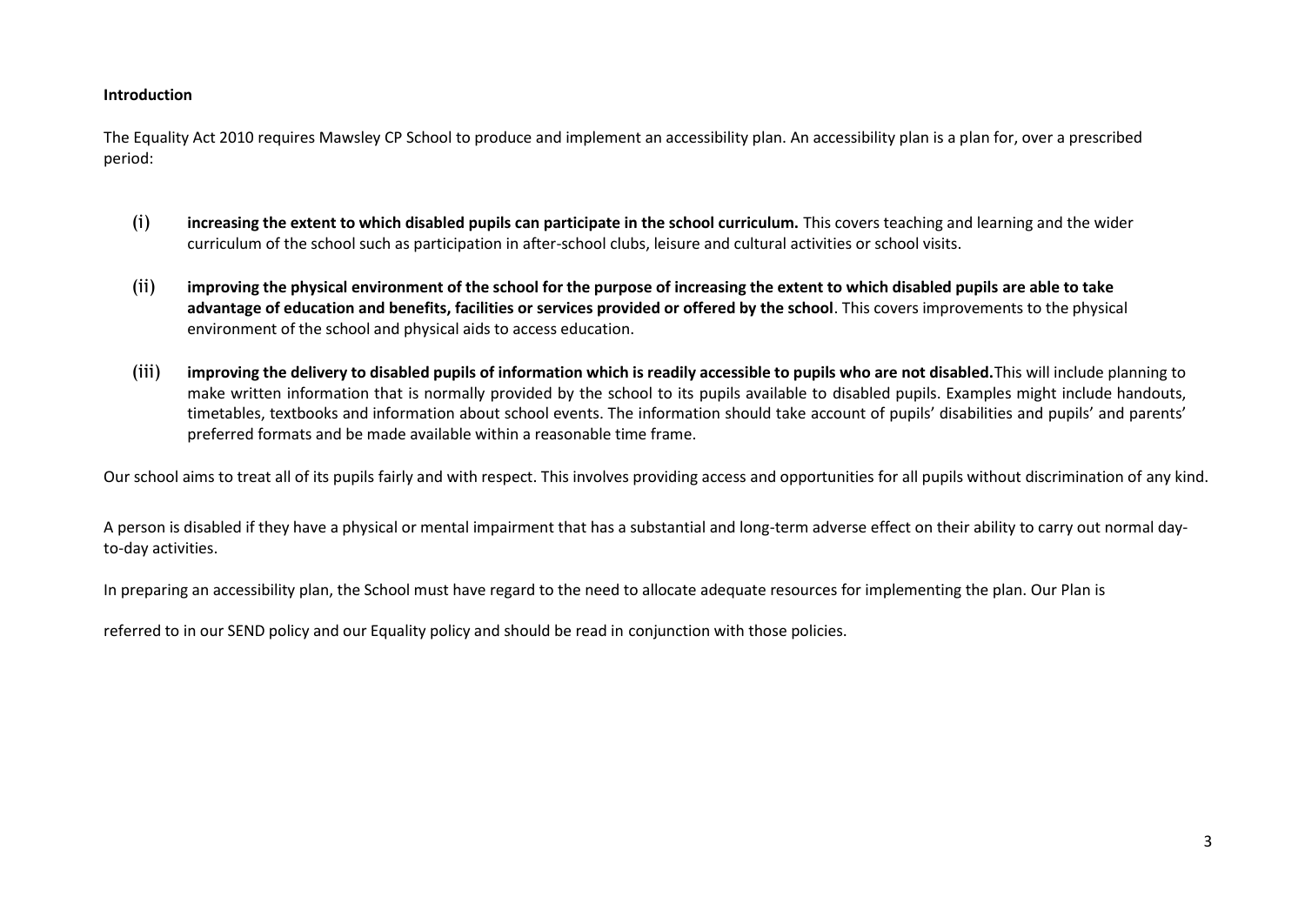#### **Plan Review**

The Plan will be redrawn every three years with the relevant audits being revisited prior to the end of each three-year period in order to inform the development of the new Plan for the following period.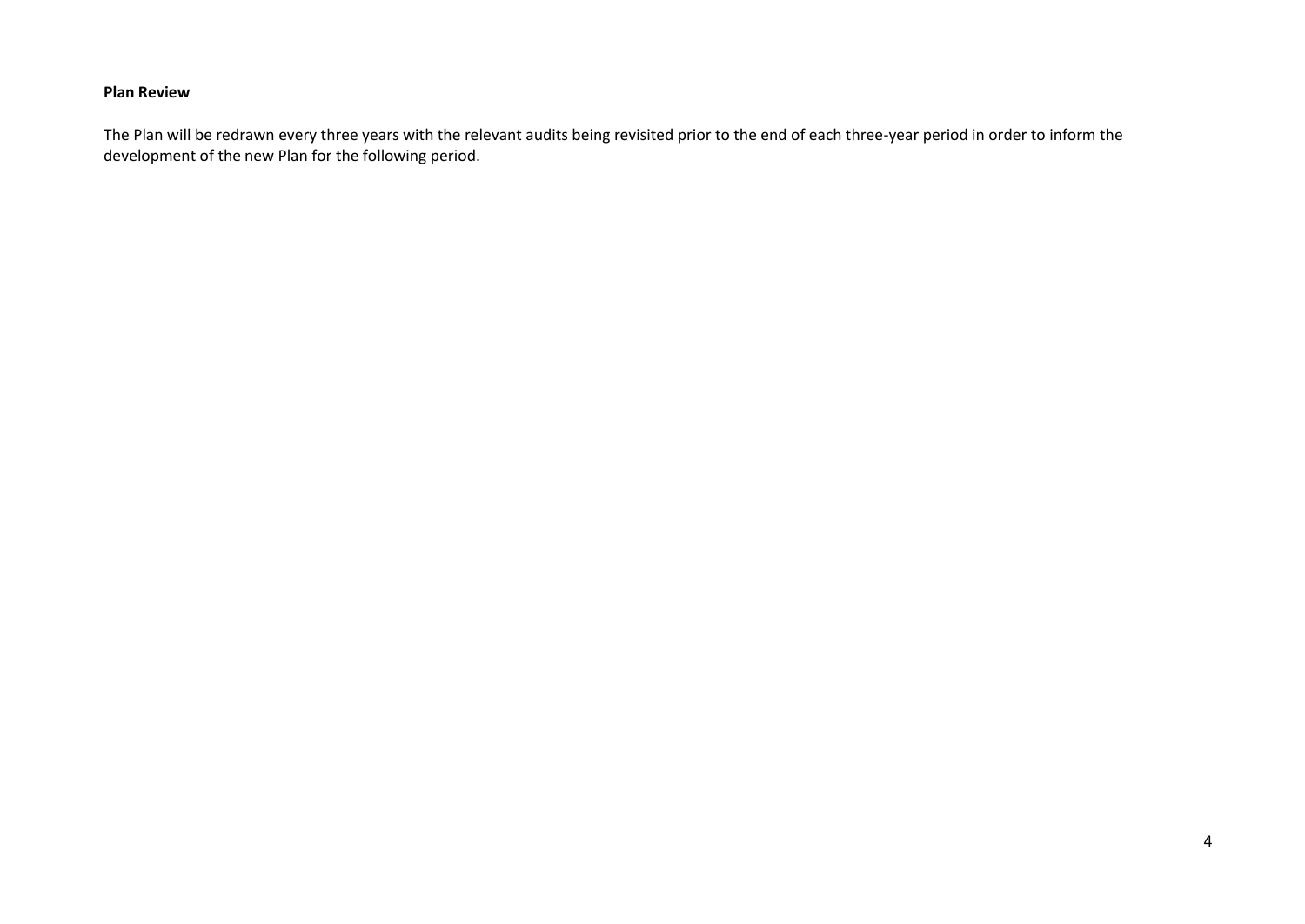An interim review of the Plan may be undertaken where appropriate to take into account feedback received or to incorporate new legislation/regulation. Action Plans are reviewed annually and adjusted where appropriate.

#### **Plan Monitoring**

Adoption of the plan and progress in the implementation of the action plans will be monitored by the Governing Board annually.

#### **Plan Distribution and Access**

This plan will be made available upon request to any current parent or prospective parent who requests it. We will also hand this plan to any parent of a disabled child who makes an enquiry about a place for their child at the school.

In order to encourage constructive comment, the Plan will be published on the school's website and brought to the attention of staff, pupils andparents/carers via the school's newsletter in the first term of each academic year.

This plan will also be made available to any member of staff or applicant for a post at the school who requests it.This plan will be shared with all staff and will inform relevant aspects of the school's development plan. Some items will therefore roll forward into subsequent Plans.

This plan will be made available to Ofsted upon request.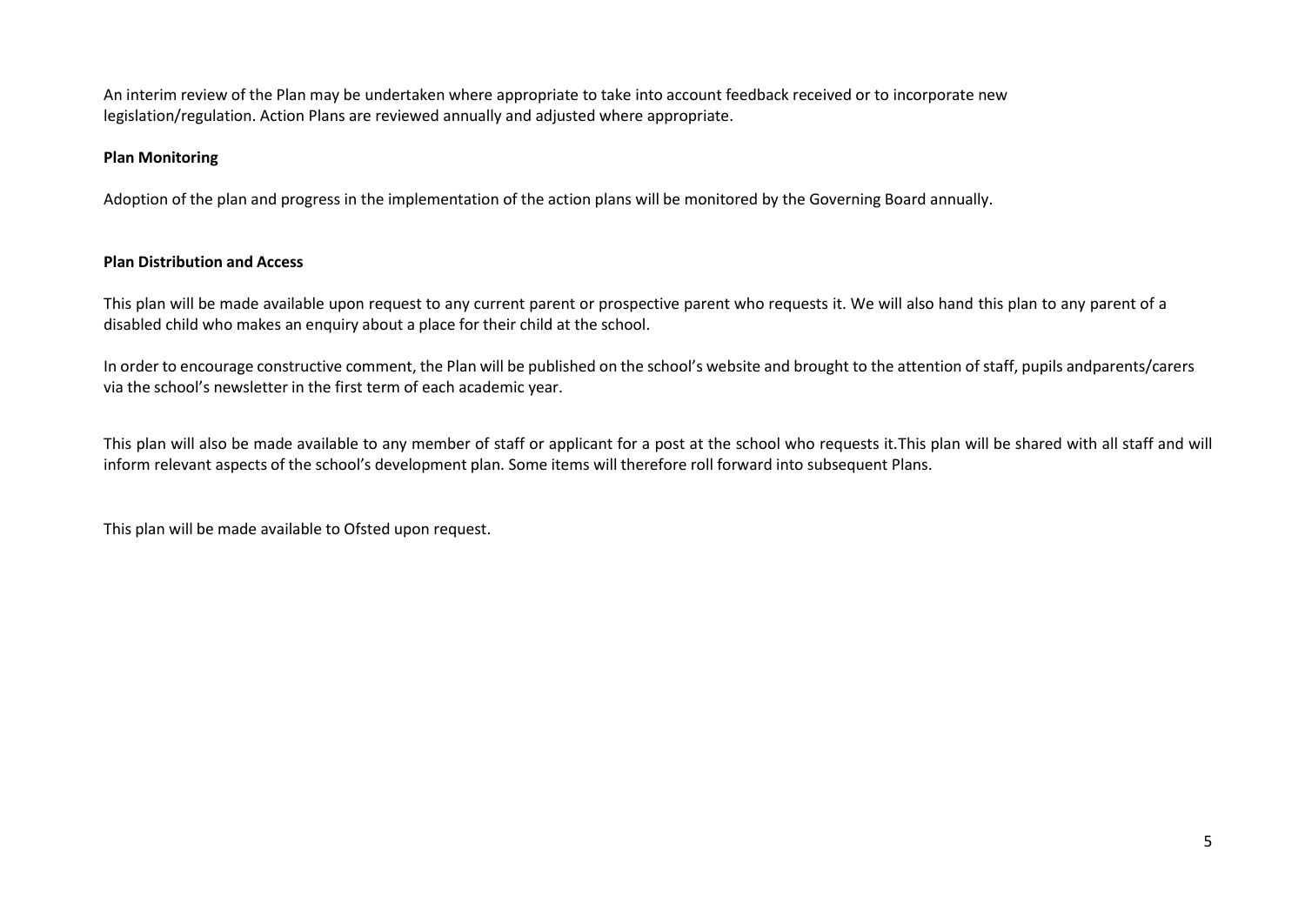#### EXTERNAL ENVIRONMENT

| Access             | Item/                                                                                           | Finding                                                                                           | Recommendation | Recommended |
|--------------------|-------------------------------------------------------------------------------------------------|---------------------------------------------------------------------------------------------------|----------------|-------------|
| <b>Report Ref:</b> | Description                                                                                     |                                                                                                   |                | Timescale   |
| $\mathbf{1}$       | Accessible car parking-<br>Available and signed in<br>accordance with Part M<br>standards.      | Designated disabled<br>parking spaces located in<br>school car park.                              | N/A            | N/A         |
| $\overline{2}$     | Access Routes clearlysigned<br>with disabled people in<br>mind.                                 | Not applicable to size of<br>external environment.                                                | N/A            | N/A         |
| $\overline{3}$     | Pedestrian access-sloped<br>pavement access into<br>school grounds and<br>playground.           | All areas are essentially<br>on level ground and<br>accessed by suitable<br>wide paths and gates. | N/A            | N/A         |
| $\overline{4}$     | <b>External Play and Sports</b><br>facilities to allow accessby<br>and be useable by allpupils. | Same as above.                                                                                    | N/A            | N/A         |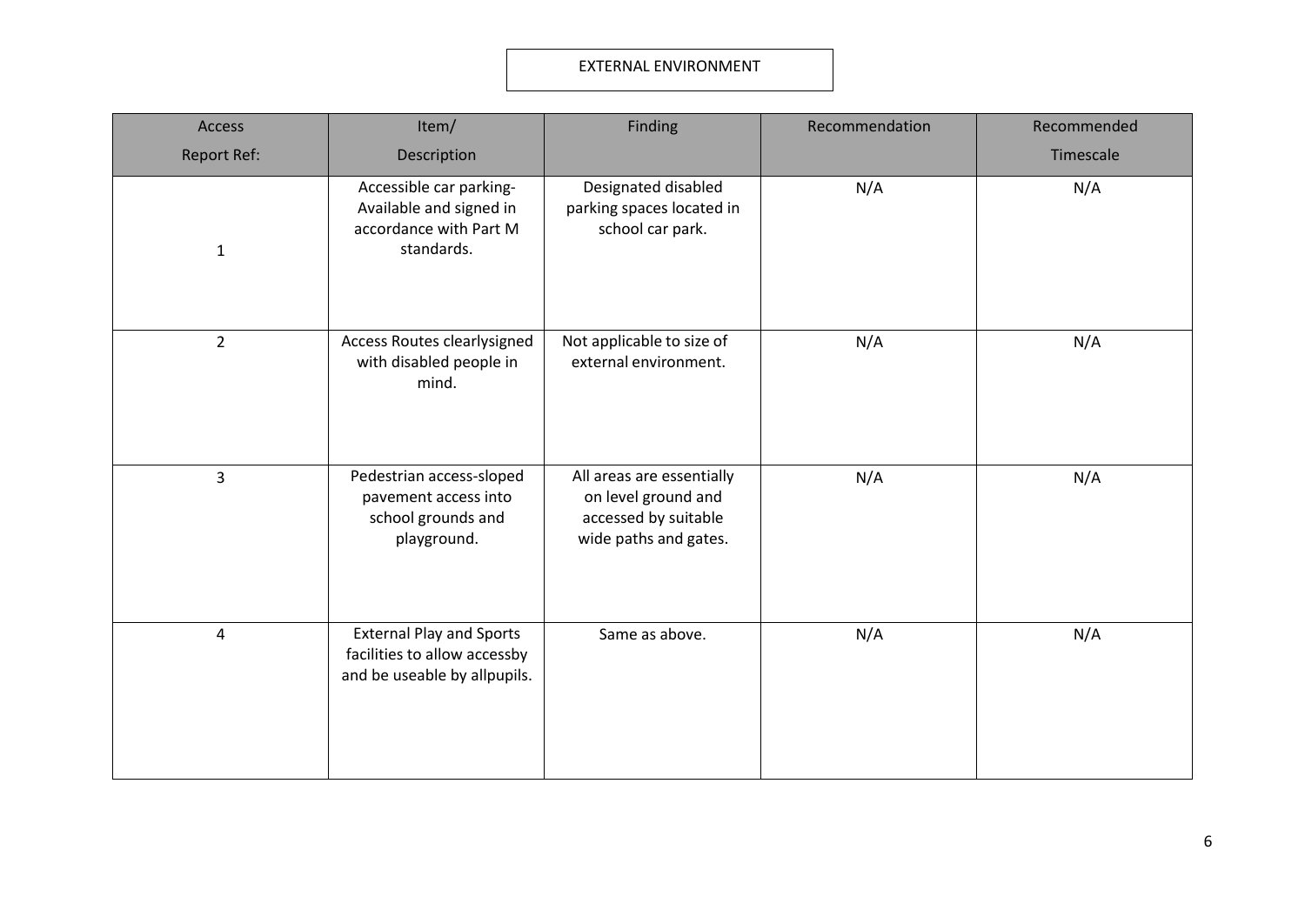# RECEPTION/MAIN ACCESS

| <b>Access Report Ref:</b> | Item/Description                                                                                                                                                   | Finding                                                                                         | Recommendation                                                                     | Recommended                                                      |
|---------------------------|--------------------------------------------------------------------------------------------------------------------------------------------------------------------|-------------------------------------------------------------------------------------------------|------------------------------------------------------------------------------------|------------------------------------------------------------------|
|                           |                                                                                                                                                                    |                                                                                                 |                                                                                    | Timescale                                                        |
| 5                         | Access-main access point<br>to be accessible to<br>wheelchair users                                                                                                | Access is on level ground<br>with dropped curbing and<br>automatic operatingdoors.              | N/A                                                                                | N/A                                                              |
| 6                         | <b>Entry Communication</b><br>system to assist visitors<br>to call for assistance                                                                                  | Access is obtained by<br>request pad at suitable<br>wheelchair height and<br>monitored by CCTV. | N/A                                                                                | N/A                                                              |
| $\overline{7}$            | Reception Desk to have<br>counter heights and<br>standard height and<br>wheelchair access height<br>(800mm) and counter to<br>allow facilities knee-space<br>under | Desk set at standard<br>height and counter<br>space insufficient for<br>wheel chair users.      | Consideration to be<br>given to redesign desk<br>under counter space<br>increased. | To be considered by<br>Governing Board when<br>deemed necessary. |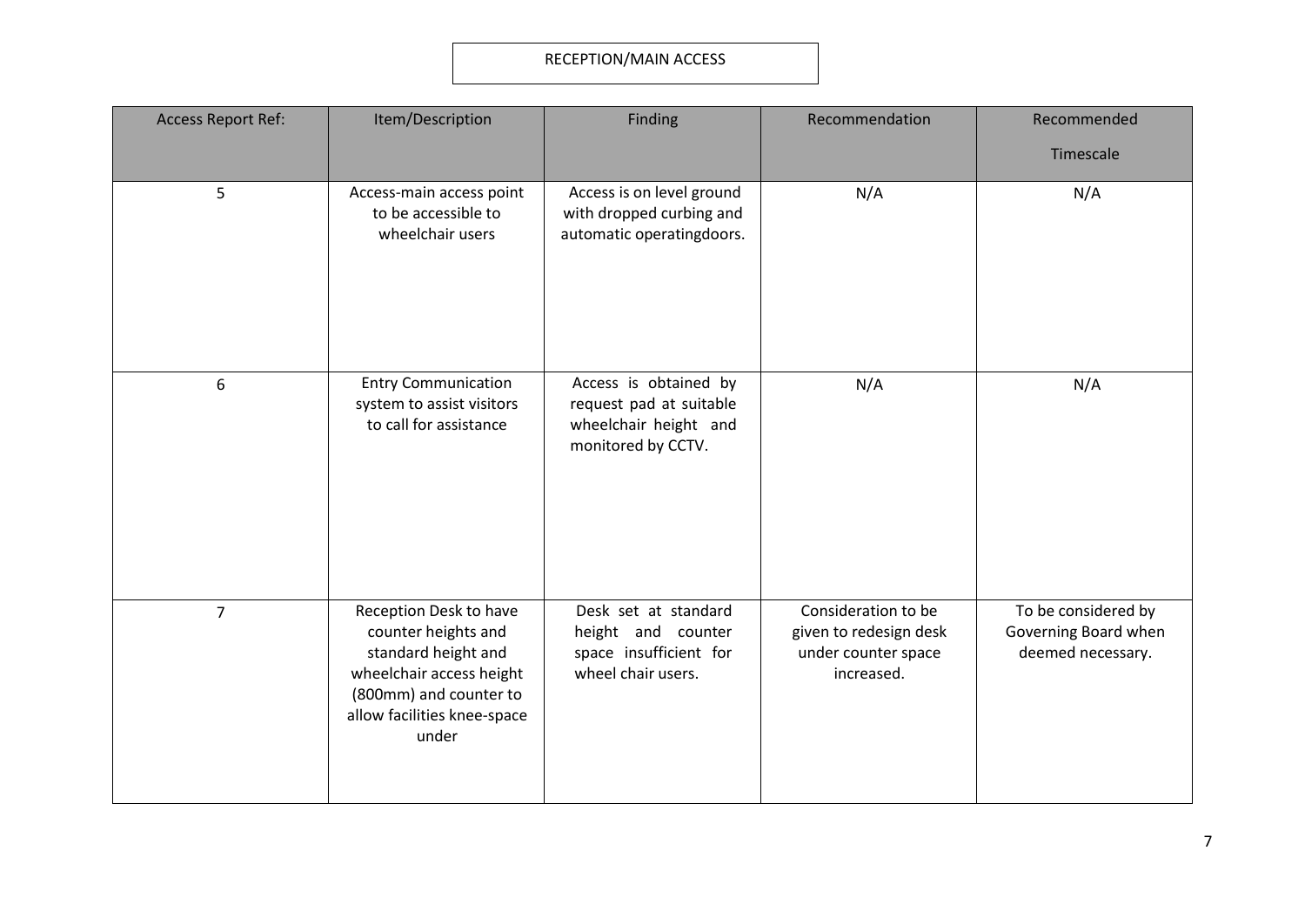#### GENERAL CIRCULATION

| <b>Access Report Ref:</b> | Item/Description                                                                                       | Finding                           | Recommendation | Recommended |
|---------------------------|--------------------------------------------------------------------------------------------------------|-----------------------------------|----------------|-------------|
|                           |                                                                                                        |                                   |                | Timescale   |
|                           | Wheelchair users to be able<br>toaccess all areas without<br>experiencing barriers such<br>as:         |                                   |                |             |
| 8                         | <b>Stairs</b>                                                                                          | None<br>to main areas             | N/A            | N/A         |
| 9                         | Steps                                                                                                  | None<br>to main areas             | N/A            | N/A         |
| 10                        | <b>Reduced Width Doorways</b>                                                                          | All doorways of suitable<br>width | N/A            | N/A         |
| 11                        | Handrails are installed in<br>appropriate places-<br>colour-contrasted to both<br>sides of staircases. | N/A                               | N/A            | N/A         |
| 12                        | Step edges are painted in<br>bright colours and non-<br>slip.                                          | N/A                               | N/A            | N/A         |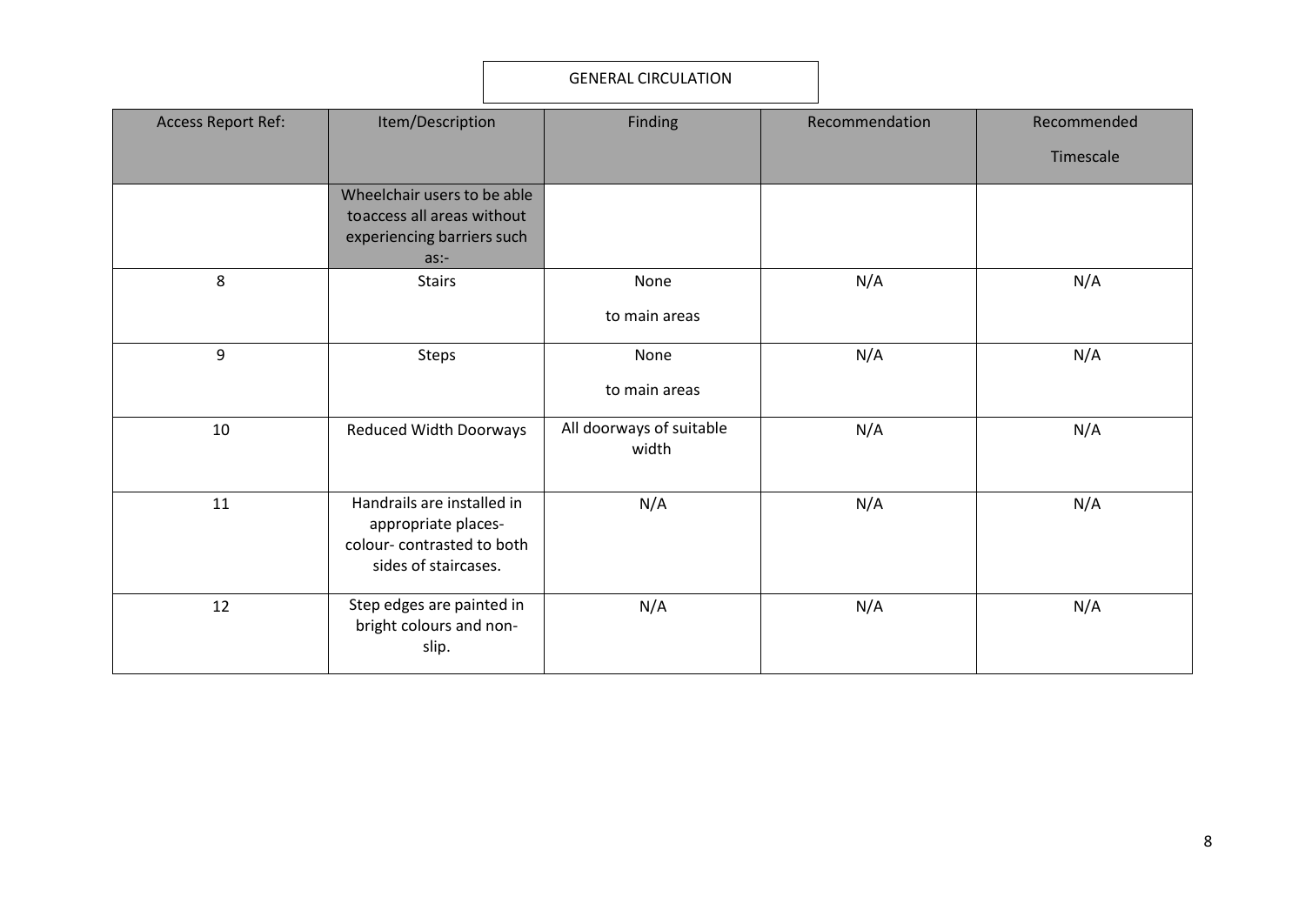#### SANITARY FACILITIES

| <b>Access Report Ref:</b> | Item/Description                                                                                                                                                  | Finding                                                                        | Recommendation      | Recommended                                                                    |
|---------------------------|-------------------------------------------------------------------------------------------------------------------------------------------------------------------|--------------------------------------------------------------------------------|---------------------|--------------------------------------------------------------------------------|
|                           |                                                                                                                                                                   |                                                                                |                     | Timescale                                                                      |
| 13                        | Accessible W.C.s provided<br>to suit number of disabled<br>occupants and located so as<br>to avoid long journeys by<br>disabled occupants to visit<br>facilities. | Compliant disabled W.C.<br>provided.                                           | N/A                 | N/A                                                                            |
| 14                        | Adapted wash basins to be<br>provided at wheelchair<br>height with space under for<br>wheelchair to allow user to<br>get to wash basin.                           | Yes                                                                            | N/A                 | N/A                                                                            |
| 15                        | Accessible Shower<br>facilities to be provided.                                                                                                                   | Provided                                                                       | N/A                 | N/A                                                                            |
|                           |                                                                                                                                                                   | <b>COMMUNICATION FACILITIES</b>                                                |                     |                                                                                |
| 16                        | Induction loops to be<br>provided at Reception<br>and elsewhere as<br>necessary.                                                                                  | No induction loop in<br>reception-some provision<br>in music room<br>and hall. | Review of provision | To be considered by Full<br>Governing Board at next<br>appropriate<br>meeting. |
| 17                        | Light switches, power<br>outlets and emergency<br>alarm buttons to be at<br>wheelchair accessible<br>height.                                                      | Yes                                                                            | N/A                 | N/A                                                                            |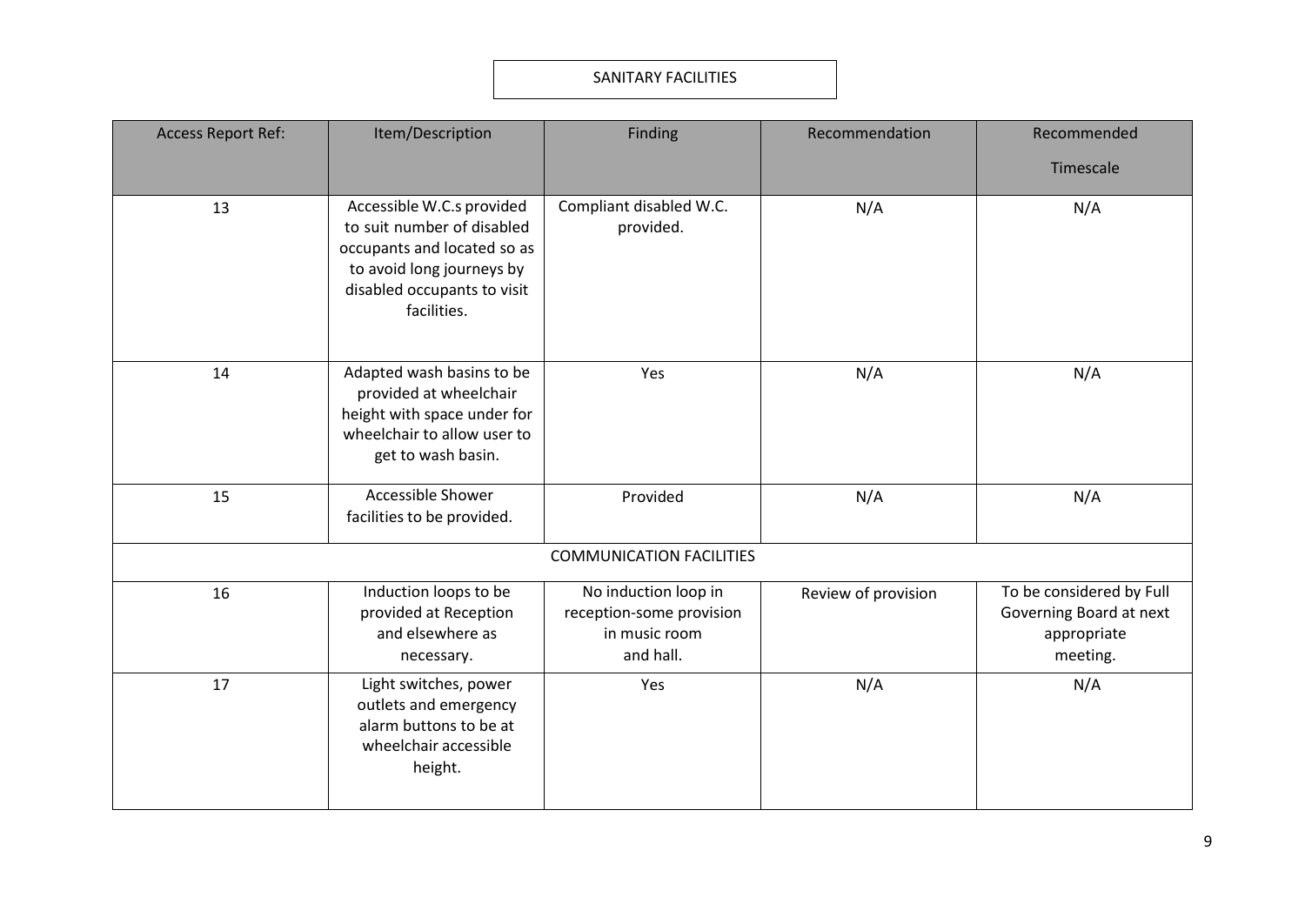|                                          | <b>EMERGENCY FACILITIES</b>                                                                                                                                       |  |                                                                                                                      |     |                                       |             |  |  |
|------------------------------------------|-------------------------------------------------------------------------------------------------------------------------------------------------------------------|--|----------------------------------------------------------------------------------------------------------------------|-----|---------------------------------------|-------------|--|--|
| Access Report Ref:                       | Item/Description                                                                                                                                                  |  | Finding                                                                                                              |     | Recommendation                        | Recommended |  |  |
|                                          |                                                                                                                                                                   |  |                                                                                                                      |     |                                       | Timescale   |  |  |
| 18                                       | Emergency exit routes to be<br>easily accessible by disabled<br>people.                                                                                           |  | All exit routes on level<br>ground                                                                                   | N/A |                                       | N/A         |  |  |
| 19                                       | <b>Emergency Alarm systems</b><br>to be suitable for all pupils<br>(including SEN)-possibly<br>including visual and audible<br>components                         |  | Yes                                                                                                                  | N/A |                                       | N/A         |  |  |
|                                          |                                                                                                                                                                   |  | <b>ACOUSTICS</b>                                                                                                     |     |                                       |             |  |  |
| 20                                       | Background noise<br>reduction for hearing<br>impaired pupils.<br>Acoustic treatments<br>Control of noise<br>generating<br>sources.                                |  | No record of this having<br>been a problem                                                                           |     | Review during Health &<br>Safety tour | On going    |  |  |
| SPECIAL LEARNING EQUIPMENT AND FURNITURE |                                                                                                                                                                   |  |                                                                                                                      |     |                                       |             |  |  |
| 21                                       | Suitable Furniture,<br>enhanced ITsystems etc. to<br>be available to<br>meet the needs of disabled<br>pupils to enable all pupils to<br>carry out all activities. |  | When a pupil has an<br>individual Educational<br>Plan the needs are<br>identified and<br>suitable provision<br>made. |     | Review as part of IEP's               | On going    |  |  |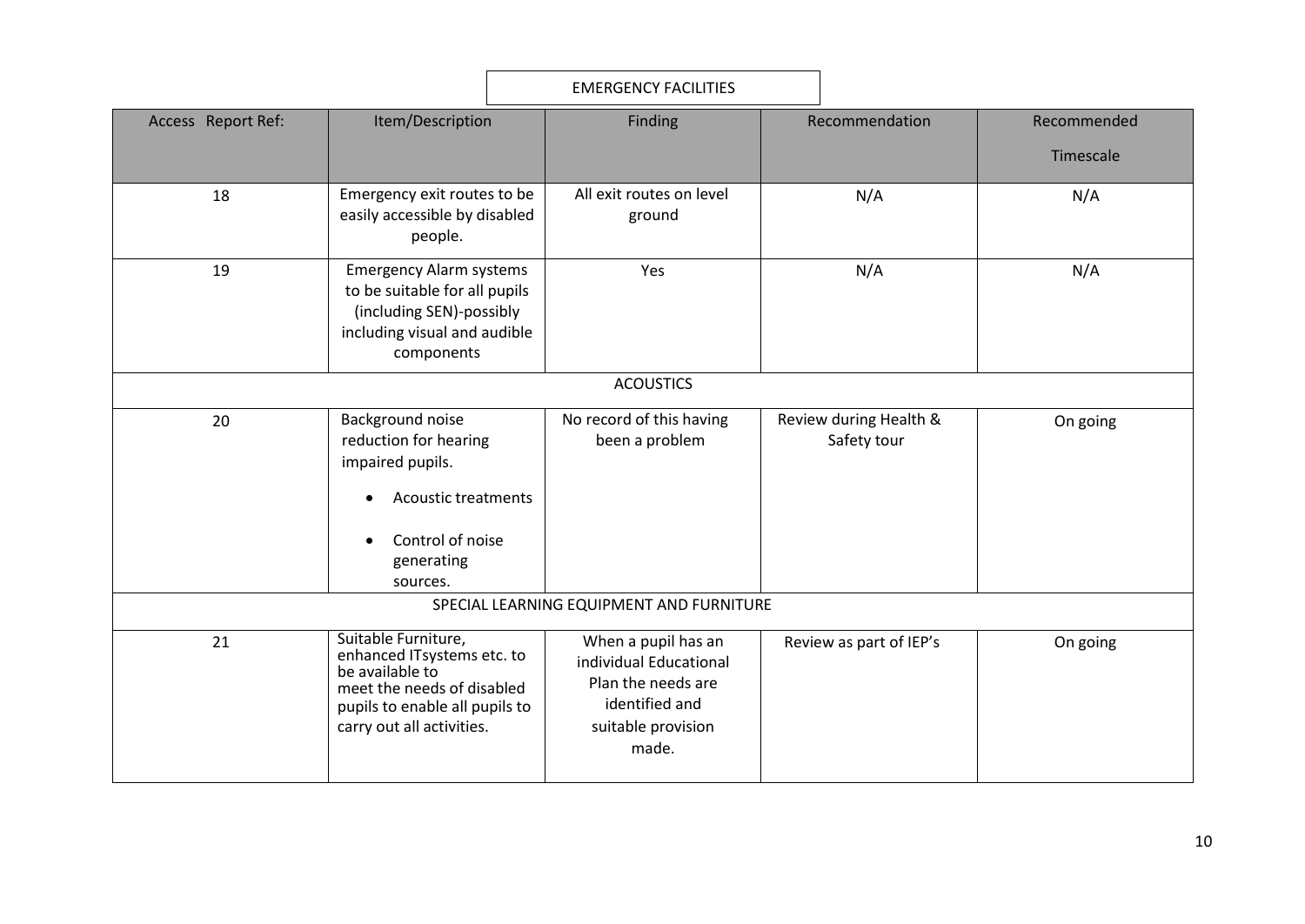### FINISHES

| <b>Access Report Ref:</b> | Item/Description                                                                                                                                            | Finding                                        | Recommendation             | Recommended |
|---------------------------|-------------------------------------------------------------------------------------------------------------------------------------------------------------|------------------------------------------------|----------------------------|-------------|
|                           |                                                                                                                                                             |                                                |                            | Timescale   |
| 22                        | Consideration of whether<br>décor/signage could be<br>considered confusing or<br>disorientating to pupils with<br>visual impairment, autism<br>or epilepsy. | Increased font size to<br>be used if required. | Review all on going bases. | Ongoing     |
|                           |                                                                                                                                                             | <b>SPATIAL PLANNING</b>                        |                            |             |
| 23                        | All internal spaces<br>(including teaching,<br>sport, social facilities and<br>hall to have size/layout to<br>allow access by all pupils.                   | Yes                                            | N/A                        | N/A         |
| 24                        | Library shelves at<br>accessible wheelchair<br>height.                                                                                                      | Yes                                            | N/A                        | N/A         |
|                           |                                                                                                                                                             | <b>LIGHTING</b>                                |                            |             |
| 25                        | All pupil accessible areas to<br>have appropriate lighting.<br>Areas to be well lit without<br>distracting glare and flicker.                               | Yes                                            | N/A                        | N/A         |
| 26                        | Consideration given to any<br>special requirement for<br>enhanced task lighting.                                                                            | Consideration given if<br>required.            | Review all on going bases. | Ongoing     |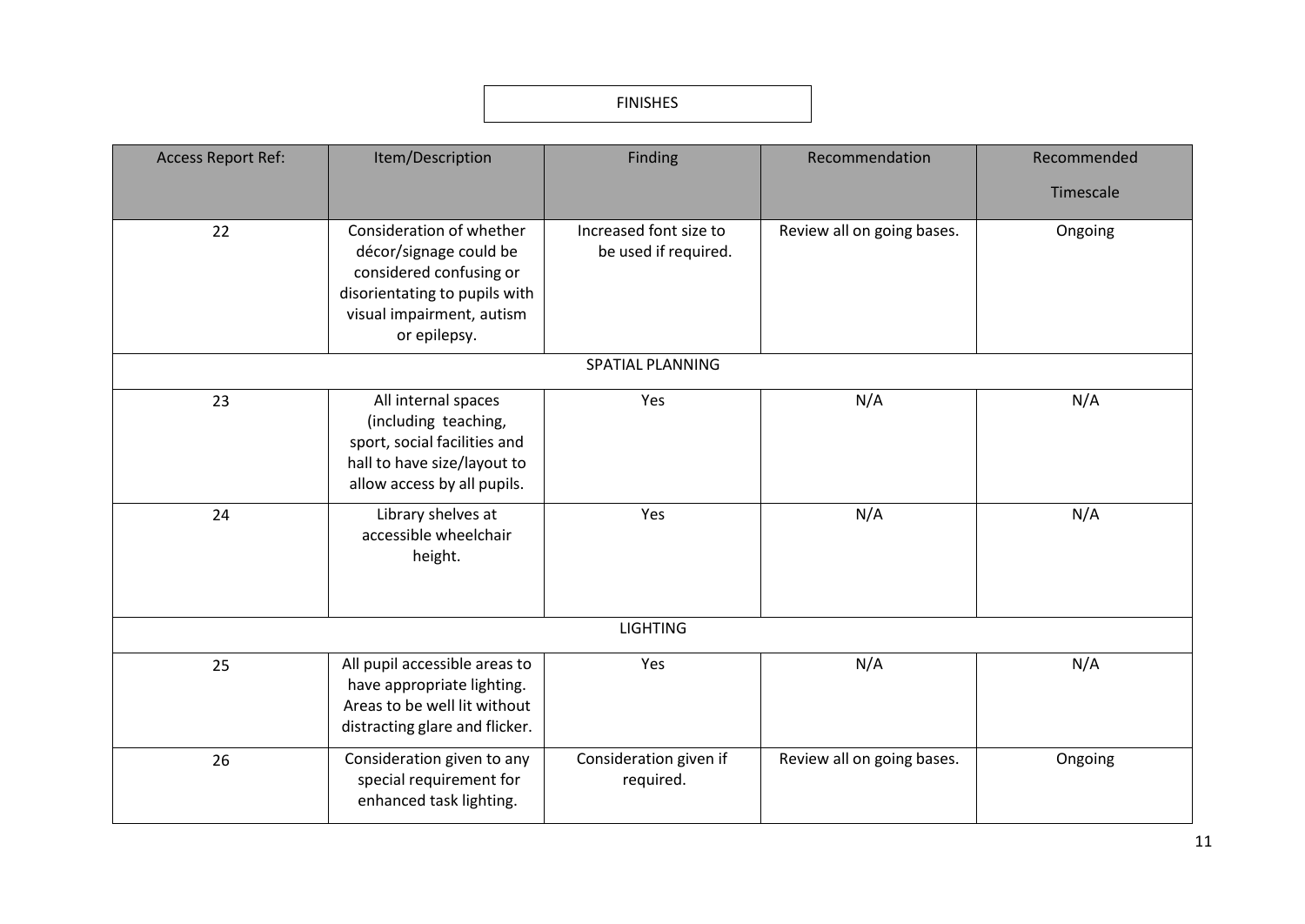|    |                                                                                  | <b>GENERAL</b>                                                                                                                                                                                                                  |                                                     |         |
|----|----------------------------------------------------------------------------------|---------------------------------------------------------------------------------------------------------------------------------------------------------------------------------------------------------------------------------|-----------------------------------------------------|---------|
| 27 | Advice sought from disabled<br>users and others on disabled<br>access.           | Sought if considered<br>appropriate.                                                                                                                                                                                            | Comments on access by<br>disabled users<br>welcome. | Ongoing |
| 28 | Improve the delivery of<br>information to<br>pupils/parents with a<br>disability | Where needed<br>pupils/parents<br>may be<br>supported to<br>access<br>information by<br>use of<br>• Internal signage<br>• Large print resources<br>• Braille<br>• Induction loops<br>• Pictorial or symbolic<br>representations | Review all on going bases.                          | Ongoing |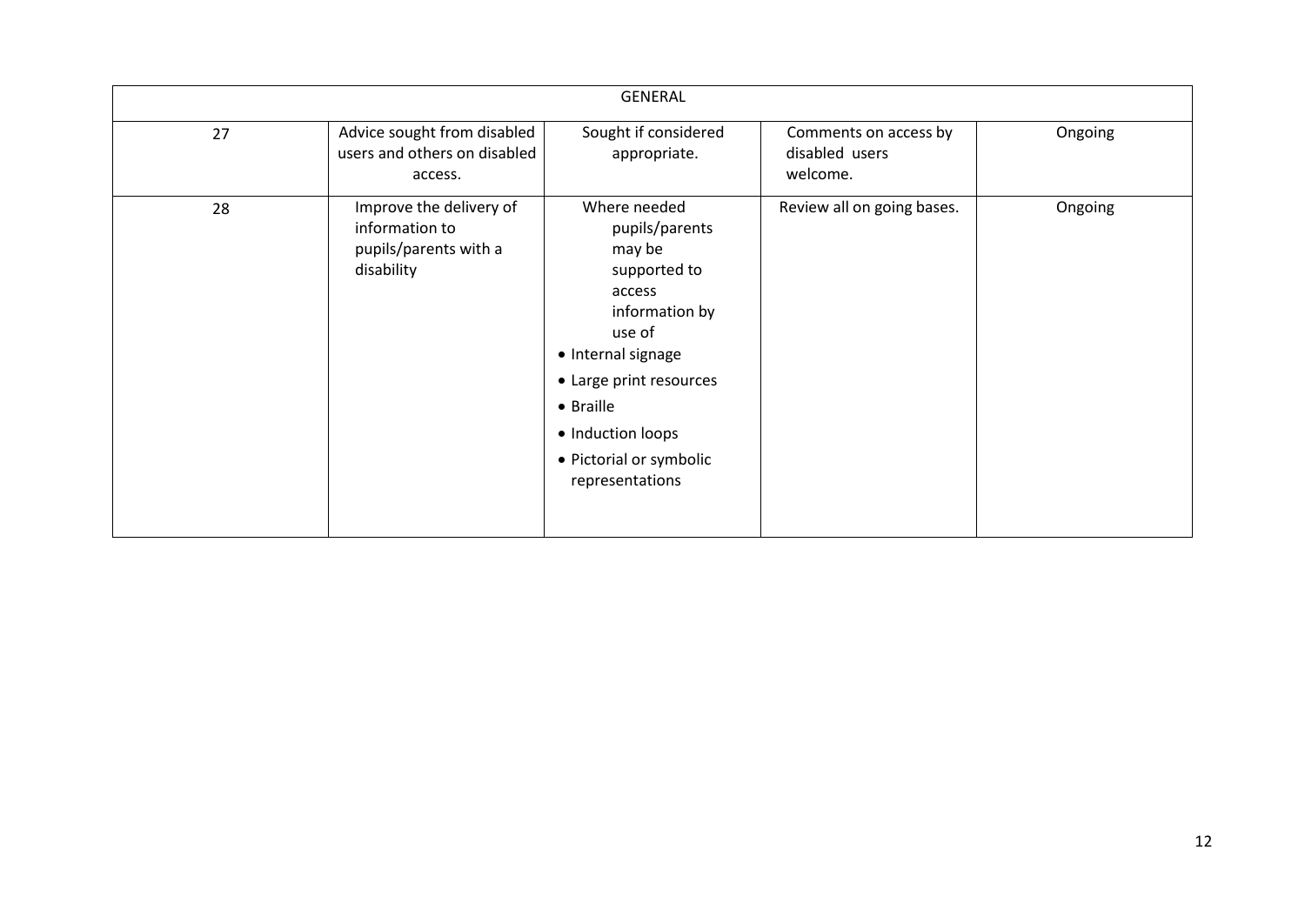# Improving Curriculum Access

| <b>Target</b>                                                                        | <b>Strategy</b>                                                                                                                                                                                                                                 | Outcome to be achieved                                                                             | <b>Timeframe</b>                                                             | <b>Lead Staff members</b>    | <b>Progress RAG</b><br>rated |
|--------------------------------------------------------------------------------------|-------------------------------------------------------------------------------------------------------------------------------------------------------------------------------------------------------------------------------------------------|----------------------------------------------------------------------------------------------------|------------------------------------------------------------------------------|------------------------------|------------------------------|
| Increase<br>confidence of all<br>staff in<br>differentiating the<br>curriculum.      | Be aware of staff<br>training needs on<br>curriculum access.                                                                                                                                                                                    | Raised staff confidence in<br>strategies for differentiation and<br>increased pupil participation. | On going and as required                                                     | Senco and Assistant<br>Senco | Jan 2021<br>Amber            |
| Ensure classroom<br>support staff have<br>specific training on<br>disability issues. | Be aware of staff<br>training needs.<br>Organise appropriate<br>training.                                                                                                                                                                       | Raised confidence in support staff.                                                                | As required.                                                                 | Senco and Assistant<br>Senco | Jan 2021<br>Green            |
| <b>Review PE</b><br>curriculum to<br>ensure PE<br>accessible to all.                 | Inclusive PE training to<br>be kept up to date for<br>teachers.<br>Range of disability<br>friendly PE equipment<br>is used frequently in<br>PE lessons and all<br>children are taught<br>how to play inclusive<br>games e.g.<br>Botcha/Curling. | All pupils to have access to PE and<br>be able to excel.                                           | As required, as training is   PE team<br>received on new inclusive<br>sport. |                              | Jan 2021<br>Green            |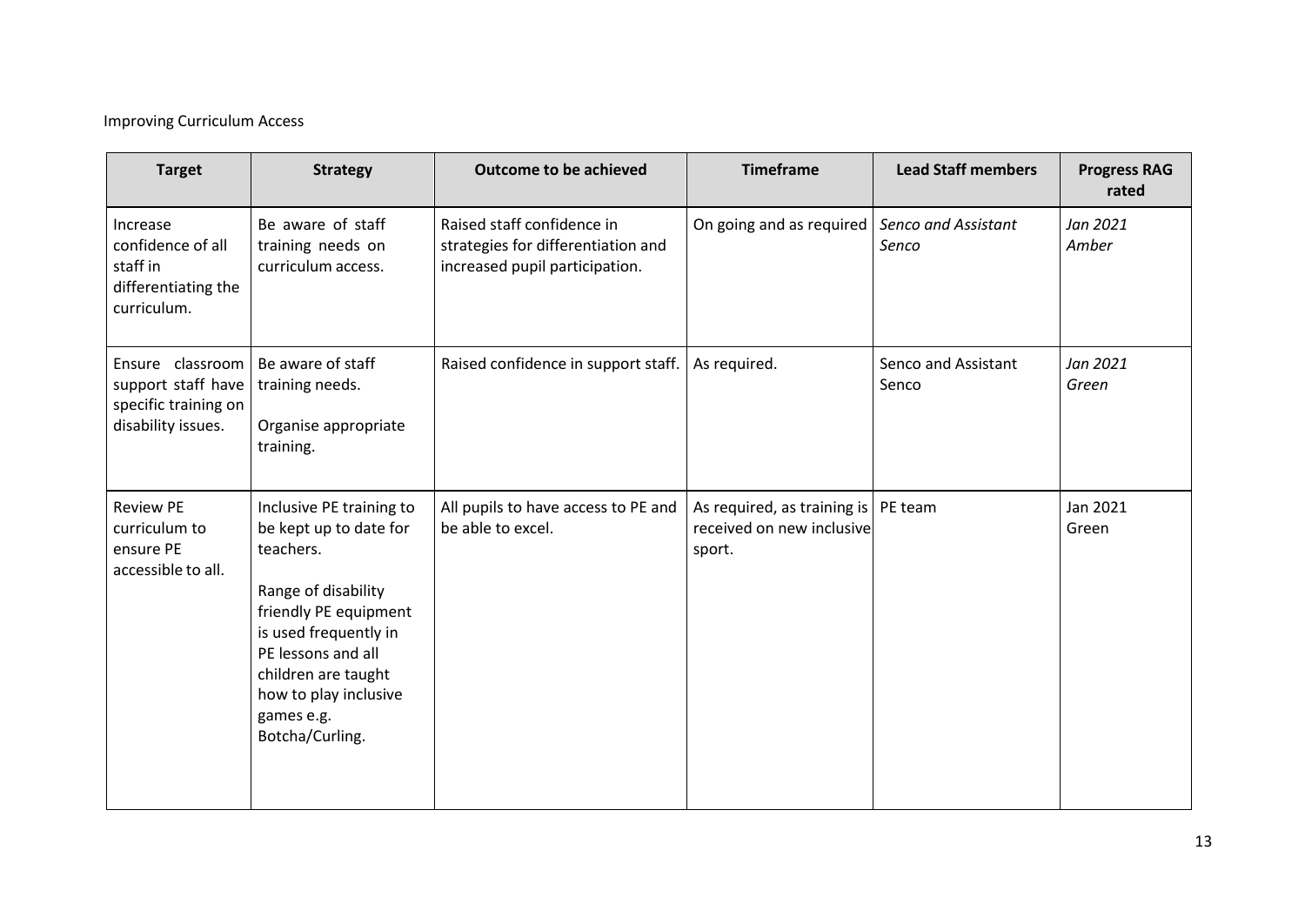| <b>Target</b>                                                                                                 | <b>Strategy</b>                                                                                                                                                                           | Outcome to be achieved                                                                                                                                                       | <b>Timeframe</b>                                | <b>Lead Staff members</b>        | <b>Progress RAG</b><br>rated |
|---------------------------------------------------------------------------------------------------------------|-------------------------------------------------------------------------------------------------------------------------------------------------------------------------------------------|------------------------------------------------------------------------------------------------------------------------------------------------------------------------------|-------------------------------------------------|----------------------------------|------------------------------|
| Ensure all disabled<br>pupils can be<br>safely evacuated.                                                     | Put in place Personal<br><b>Emergency Evacuation</b><br>Plan (PEEP) for all pupils<br>with difficulties.                                                                                  | All disabled pupils and adults<br>working alongside are safe in the<br>event of a fire or lockdown<br>situation.                                                             | Each September or as<br>pupils join the school. | Senco alongside all staff        | Jan 2021<br>Green            |
| Our school offers<br>a differentiated<br>curriculum for all<br>pupils.                                        | Individual needs of all<br>learners are considered<br>for all subjects and<br>adjustments made to<br>ensure all children<br>access our curriculum.                                        | All disabled pupils are given the<br>opportunity to access all lessons<br>at an accessible level.                                                                            | Review points for<br>IEP/EHCP's.                | Senco alongside all staff        | Jan 2021<br>Green            |
| We use resources<br>tailored to the<br>needs of pupils<br>who require<br>support to access<br>the curriculum. | Some specific resources<br>are used as part of<br>everyday teaching to<br>access lessons.                                                                                                 | All disabled pupils are able to<br>have access to resources needed<br>to enable them to access the<br>curriculum.                                                            | As required                                     | Senco alongside all staff        | Jan 2021<br>Green            |
| Curriculum<br>resources include<br>examples of<br>people with<br>disabilities.                                | Disability visibility is<br>increased using<br>strategies such as PE<br>Power Up's, specifically<br>selected literature,<br>carefully selected<br>schemes of work such<br>as Power Maths. | All children within our<br>community feel they and their<br>families are represented. Peers<br>and staff are supportive and<br>accepting of the needs of<br>disabled pupils. | Termly in a variety of<br>lessons               | PSHE lead alongside all<br>staff | Jan 2021<br>Green            |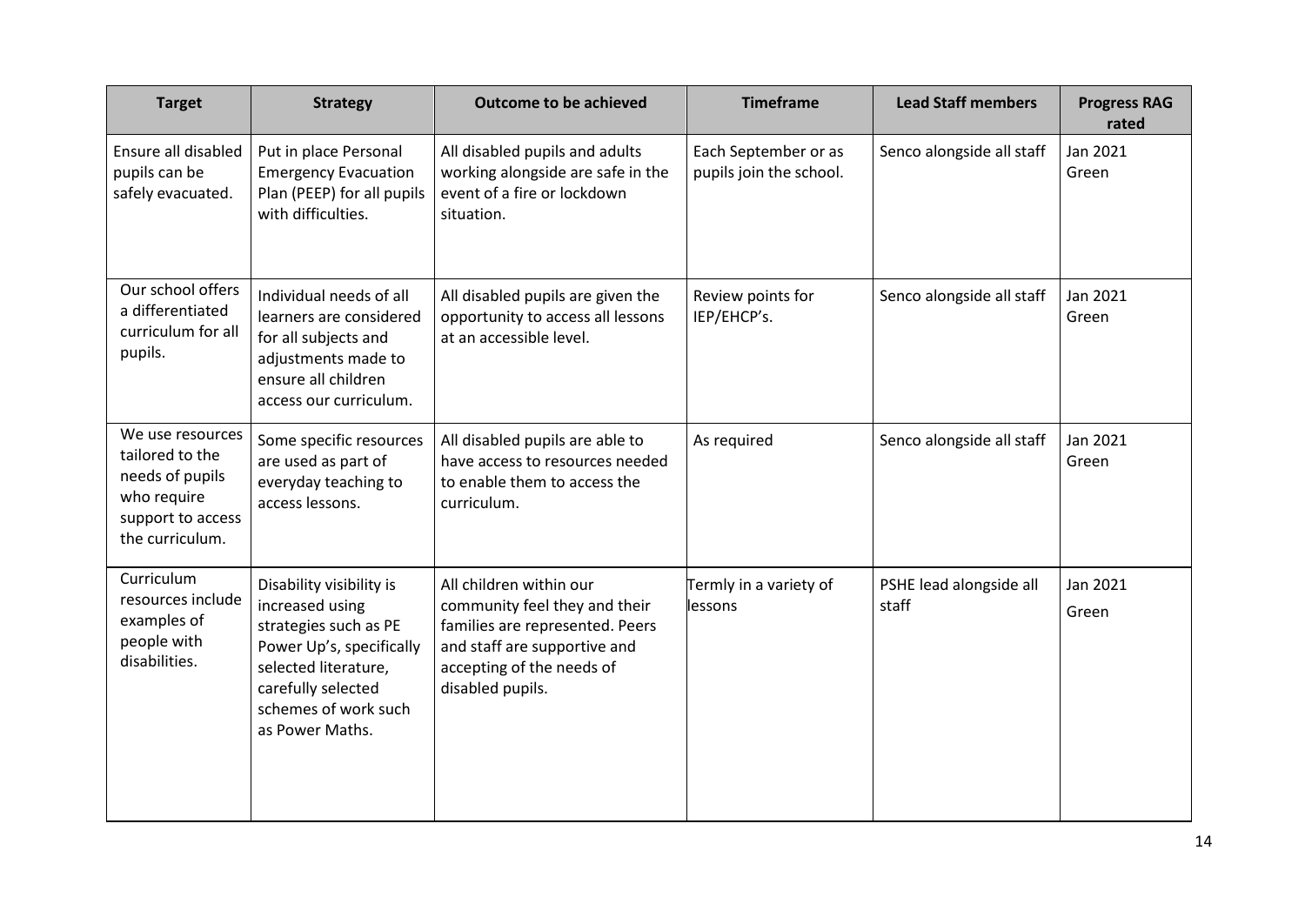| <b>Target</b>                                                                                 | <b>Strategy</b>                                                                                                                                                                                                          | <b>Outcome to be achieved</b>                                                                                                                                      | <b>Timeframe</b> | <b>Lead Staff members</b> | <b>Progress RAG</b><br>rated |
|-----------------------------------------------------------------------------------------------|--------------------------------------------------------------------------------------------------------------------------------------------------------------------------------------------------------------------------|--------------------------------------------------------------------------------------------------------------------------------------------------------------------|------------------|---------------------------|------------------------------|
| Curriculum<br>progress is tracked<br>for all pupils,<br>including those<br>with a disability. | All pupils will be<br>assessed and if<br>necessary assessments<br>will be adjusted to<br>enable disabled pupils<br>to participate.                                                                                       | All children will access<br>curriculum based assessments<br>and progress will be tracked to<br>ensure progression.                                                 | Termly           | Senco alongside all staff | Jan 2021<br>Green            |
| The curriculum is<br>reviewed to<br>ensure it meets<br>the needs of all<br>pupils.            | Annually the whole<br>school curriculum will<br>be reviewed by the<br>Curriculum team and or<br>subject leaders taking<br>into account the range<br>of disabilities within our<br>current and prospective<br>pupil body. | Our curriculum will be reflective<br>of the needs of all of our<br>learners and ensure that all of<br>our learners including our<br>disabled learners can achieve. | Annually         | Head teacher              | Jan 2021<br>Green            |